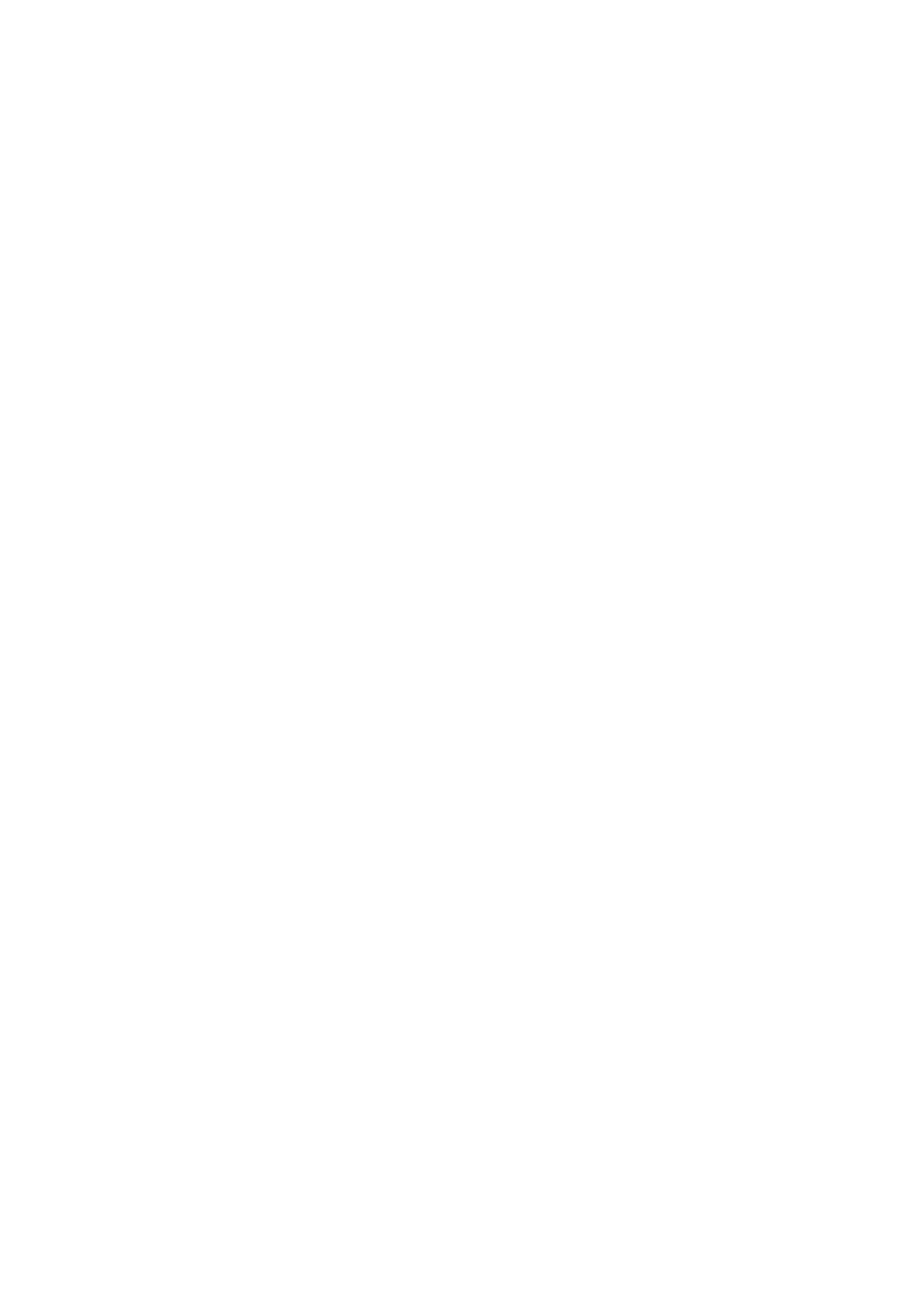## THE NINE

Belgium's first female-focused members club, and a new way to work, unwind, connect & celebrate.

Ready to fuel you for the day or evening ahead, our menu focuses on the best seasonal & sustainable ingredients.

Welcome to The Nine!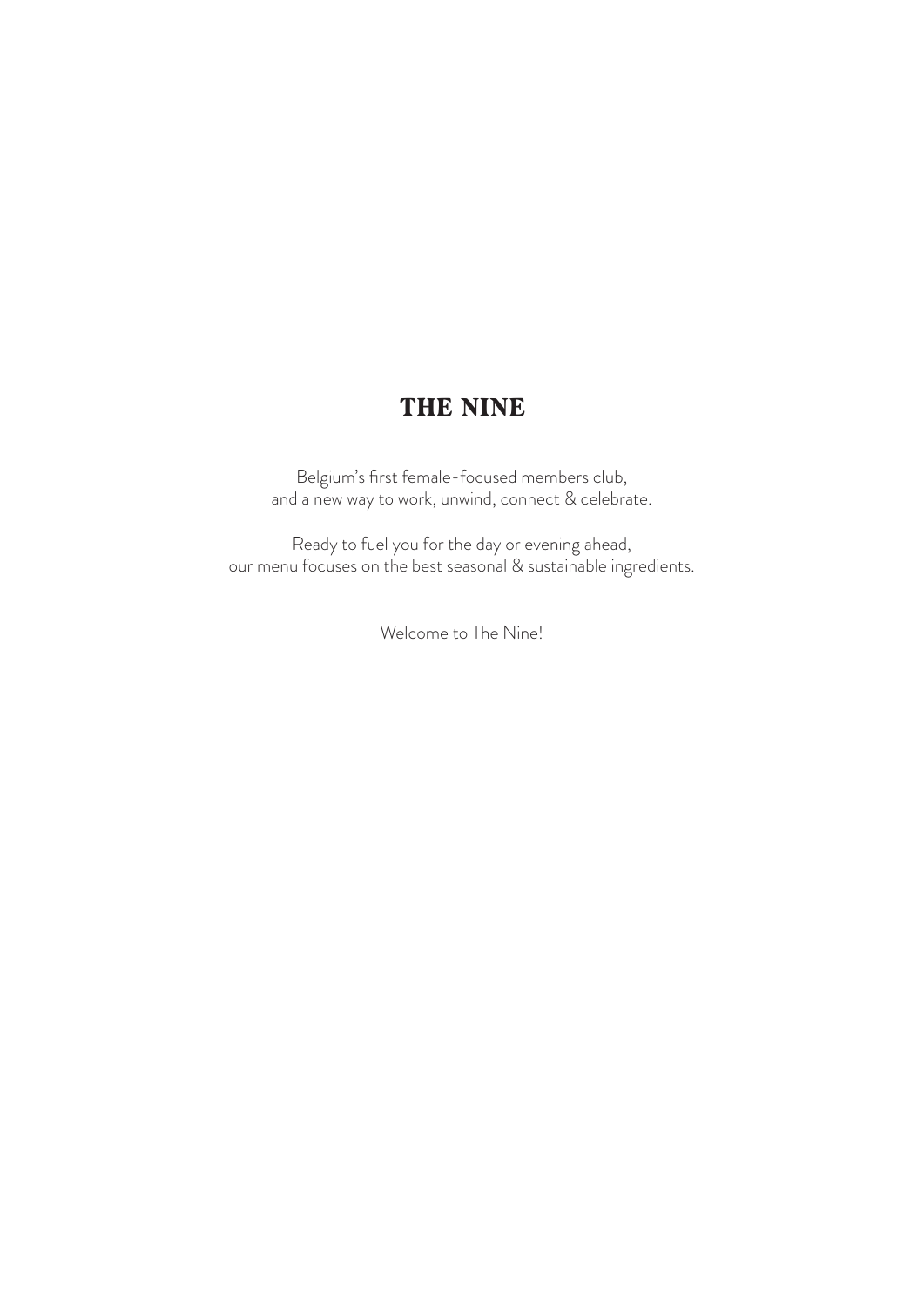# HOUSE DRINKS

### SOFT DRINKS  $\epsilon$

LEMONADE 4 Fresh lemon juice, sugar syrup, sparkling water & Rosemary ICE TEA $4$ Earl Grey, sugar syrup, lime & mint

## MOCKTAILS

| <b>FIELDS OF GOLD</b>                   | 10 |
|-----------------------------------------|----|
| Mint, Gimber (ginger juice), lime juice |    |
| & Elderflower tonic                     |    |

#### KISS FROM A ROSE 10

Aloe Si Juice, lime, light tonic, mint & pepper

#### PETECIO 10

Multi-citrus juice, no sugar vanilla syrup, Mediterranean tonic & rosemary

#### APHRODITE 10

Red fruit puree, spicy mango syrup, sparkling water & mint

#### MEEKO 10

Yuzu juice, pumpkin spice syrup, coconut cream & exotic fruit puree

### APERITIFS €

| <b>BACK TO BLACK,</b><br>Low-ABV, organic & spiced<br>Vermut Noir, lemon & ginger beer                              | erfect for lunch! | 11 |
|---------------------------------------------------------------------------------------------------------------------|-------------------|----|
| <b>SEVEN NATION ARMY,</b><br>Low-ABV, flowery & organic<br>Vermut Bianco, lemon & Elderflower tonic                 |                   | 11 |
| TUTTI FRUTTI, a twist of the Aperol Spritz<br>Aperol, sparkling water, champagne, cucumber<br>& fresh grapefruit    |                   | 12 |
| LIVIN' LA VIDA LOCA,<br>herbal, bubbly & refreshing<br>Elderflower liqueur, fresh muddled lime,<br>mint & champagne |                   | 12 |

BENNIE & THE JETS, *slightly sweet & bubbly* 13 Blackcurrant cream liqueur & Laurent Perrier champagne

#### **GIN & TONIC SELECTION** 13

Gin Mare classic & Indian tonic Gin Mare Capri edition & Mediterranean tonic Jinzu gin & Elderflower tonic Hendricks & light tonic Bulldog & Indian tonic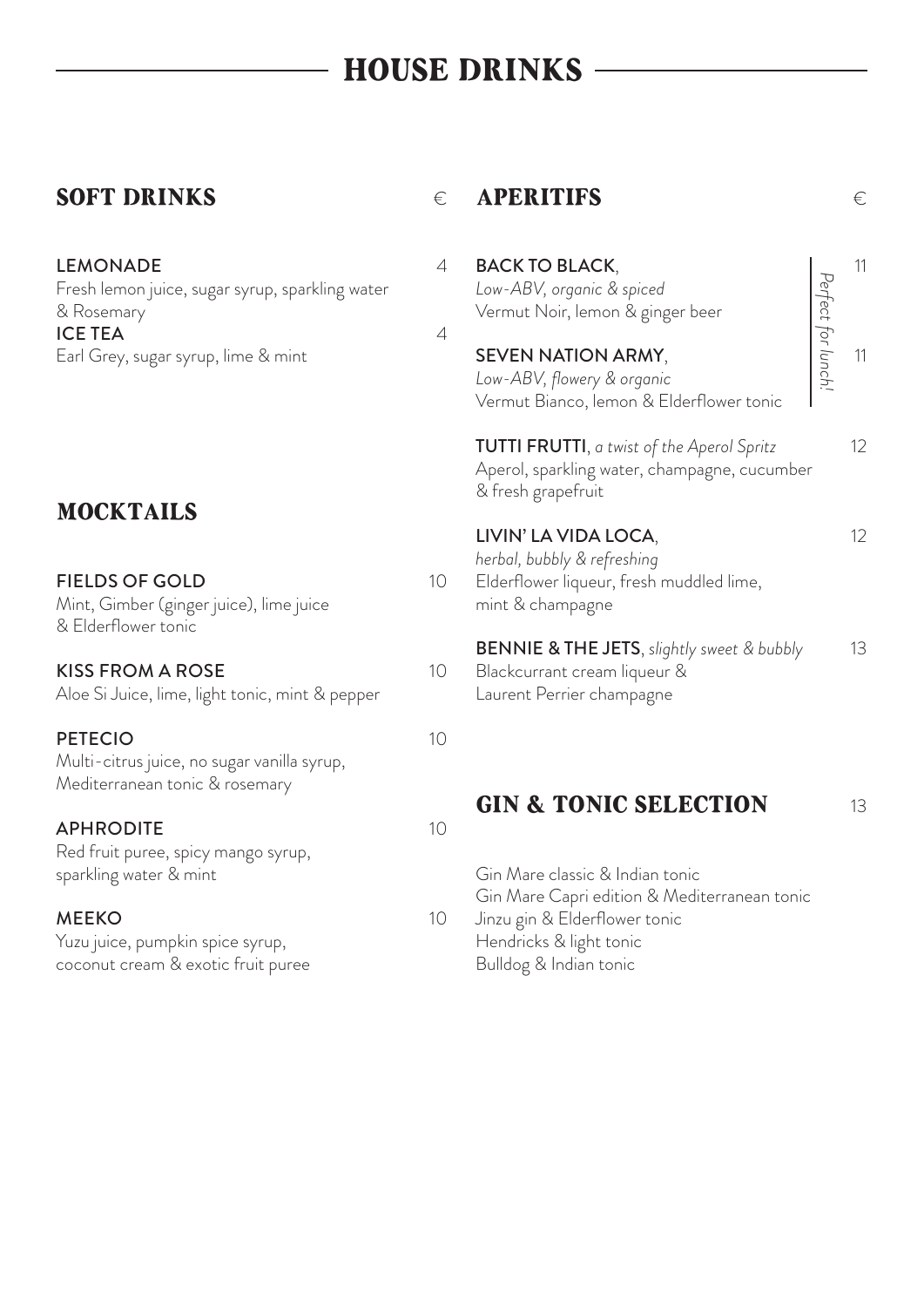# COCKTAILS

|                                                                                                                                                                                          | €  |
|------------------------------------------------------------------------------------------------------------------------------------------------------------------------------------------|----|
| <b>CALLIOPE 'BIANCO &amp; NOIR'</b> - Muse of Epic Poetry & Eloquence<br>Bulldog Gin, Vermut Bianco, Campari, thyme & grapefruit<br>Bulldog Gin, Vermut Noir, Campari, rosemary & orange | 14 |
| <b>CLIO</b> - Muse of History<br>Ketel One vodka, Vermut Bianco, lemon essence & olive garnish<br>You can also have her dirty, with home-made olive juice                                | 14 |
| <b>TERPISCHORE</b> - Muse of Dance & Chorus<br>Base: lime juice, sugar syrup & ginger beer<br>Variations: Moscow, London, French, Italian, Mexican, USA, Jamaican                        | 15 |
| <b>ERATO</b> - Muse of Literature & Arts<br>Saint James 'Fleur de Canne' brown & white rum, lime, mint, sugar syrup, sparkling water<br>& Saint James Bitter                             | 16 |
| POLYHYMNIA 'SWEET OR SALTY' - Muse of Sacred Poetry & Dance<br>Espolon Bianco or Reposado, lime & Grand Marnier                                                                          | 15 |
| <b>URANIA</b> - Muse of Astrology<br>Skyy vodka, peach liqueur, muddled lime, thyme & grapefruit                                                                                         | 15 |
| <b>EUTERPE</b> - Muse of Lyric Poetry<br>Ketel One vodka, lime, Grand Marnier & cranberry juice                                                                                          | 15 |
| <b>MELPOMENE</b> - Muse of Chorus & Tragedy<br>Rye whiskey, cane sugar, Angostura Bitter & grapefruit                                                                                    | 16 |
| THALIA - Muse of Comedy & Idyllic Poetry<br>Saint James 'Fleur de Canne' brown rum, cream of coconut, cinnamon pineapple juice<br>Try a savouring twist with coffee liqueur.             | 16 |
| <b>CHEFS DELIGHT</b> - Challenge the bartender<br>Sweet, sour, bitter or spicy? Challenge us to surprise your taste buds!                                                                | 18 |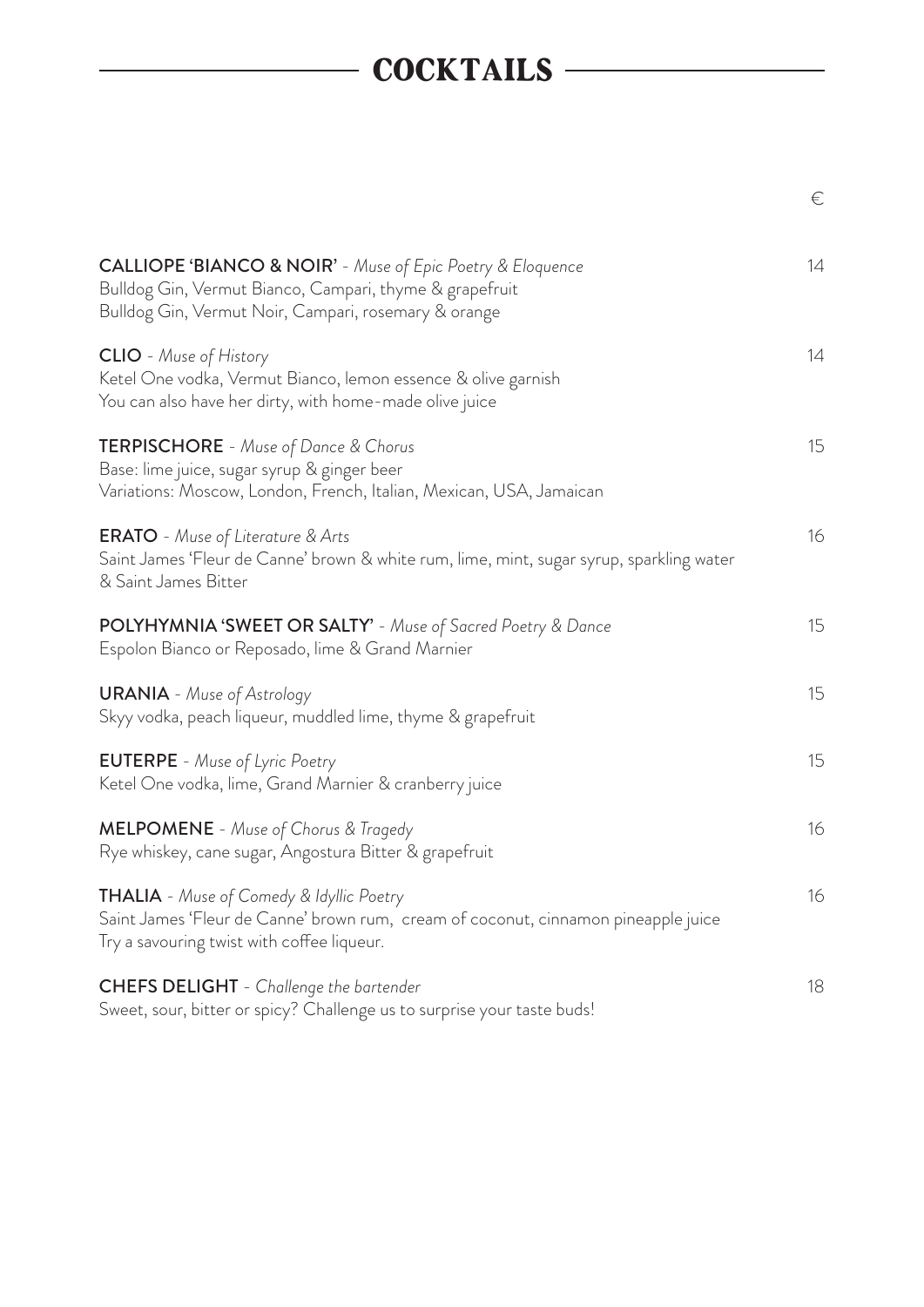# DRINKS -

### SOFT DRINKS  $\epsilon$

| Spa still / sparkling 50cl                       | 4   |
|--------------------------------------------------|-----|
| Coca Cola regular / light / zero                 | 3,5 |
| Fever Tree tonics:                               | 3,5 |
| Elderflower, Indian, Mediterranean, light tonic, |     |
| ginger ale, ginger beer & Sicilian lemonade      |     |
| Caraïbos juices:                                 | 3   |
| Orange, cloudy apple, cranberry, grapefruit,     |     |
| pineapple, passion fruit, yuzu, Aloe Si          |     |
| & tomato (seasoning optional)                    |     |

#### BEER

| Cristal                         |     |
|---------------------------------|-----|
| Gruut Wit                       | 4,5 |
| Liefmans Kriek                  | 4,5 |
| Duvel                           | 4,5 |
| Liefmans Fruitesse alcohol-free |     |
|                                 |     |

## COFFEE & TEA

| Espresso / Ristretto               | 3   |
|------------------------------------|-----|
| Americano / Double Espresso        | 3   |
| Caffe latte / Lait Russe           | 3,5 |
| Cappuccino                         | 4   |
| Flat white                         | 4   |
| English breakfast tea              | 3   |
| Earl Grey Imperial                 | 3   |
| Green tea with passion fruit       | 3   |
| Green tea with jasmine             | 3   |
| White tea with elderflower & peach | 3   |
| Blueberry & mint                   | 3   |
| Fresh mint tea                     | 4,5 |
|                                    |     |

### SPIRITS  $\epsilon$

| $\downarrow$    | Vermut Bianco / Noir                   | $\overline{ }$                        |
|-----------------|----------------------------------------|---------------------------------------|
|                 | Vermut Bianco / Noir + Casa Mariol     | $\overline{7}$                        |
| ;<br>;<br>)     | Aperol                                 |                                       |
|                 | Campari                                | 6<br>7                                |
|                 | Grand Marnier liqueur                  | $\circ$                               |
|                 | Mrs Black coffee liqueur               |                                       |
|                 | Peach liqueur                          |                                       |
|                 | Elderflower liqueur                    |                                       |
|                 | Blackcurrant cream liqueur             | 8777                                  |
|                 | Green Chartreuse liqueur               | 8                                     |
|                 | Chambord raspberry liqueur             | 9                                     |
|                 | Baileys cream liqueur                  | 8                                     |
|                 | Sambucca liqueur                       |                                       |
|                 | Cynar liqueur                          | $\begin{array}{c} 7 \\ 7 \end{array}$ |
|                 | Frangelico liqueur                     | $\overline{7}$                        |
| $\downarrow$    | Jinzu gin                              | $\circ$                               |
|                 | Bulldog gin                            | 9                                     |
| ら - C<br>C<br>C | Gin Mare classic                       | 9                                     |
|                 | Gin Mare Capri                         | 10                                    |
|                 | Hendricks gin                          | 10                                    |
|                 | Ketel One vodka                        | 10                                    |
|                 | Skyy vodka                             | $\circ$                               |
|                 | Woodford Reserve bourbon               | 11                                    |
|                 | <b>Bulleit Rye whiskey</b>             | 11                                    |
|                 | Saint James 'Fleur de Canne' brown rum | 11                                    |
|                 | Saint James 'Fleur de Canne' white rum | 10                                    |
|                 | Appleton Reserve 8yr brown rum         | 10                                    |
|                 | Gosling's spices rum                   | 9                                     |
| }<br>)<br>)     | Espolon tequila bianco / reposado      | 10                                    |
| ļ               | Masskara Don Papa                      | 10                                    |
|                 |                                        |                                       |

### HOUSE DESSERT PLEASURES

*Add a Spirit to your coffee experience,* 

*ask our bartenders for guidance*

| Sambucca coffee                                   | 8,5 |
|---------------------------------------------------|-----|
| Irish coffee                                      | 8,5 |
| Dressed-Up Latte                                  | 5,5 |
| Choice of syrup: speculoos & vanilla              |     |
| (Ask our bartenders if we have any special syrups |     |
| hidden behind the stick)                          |     |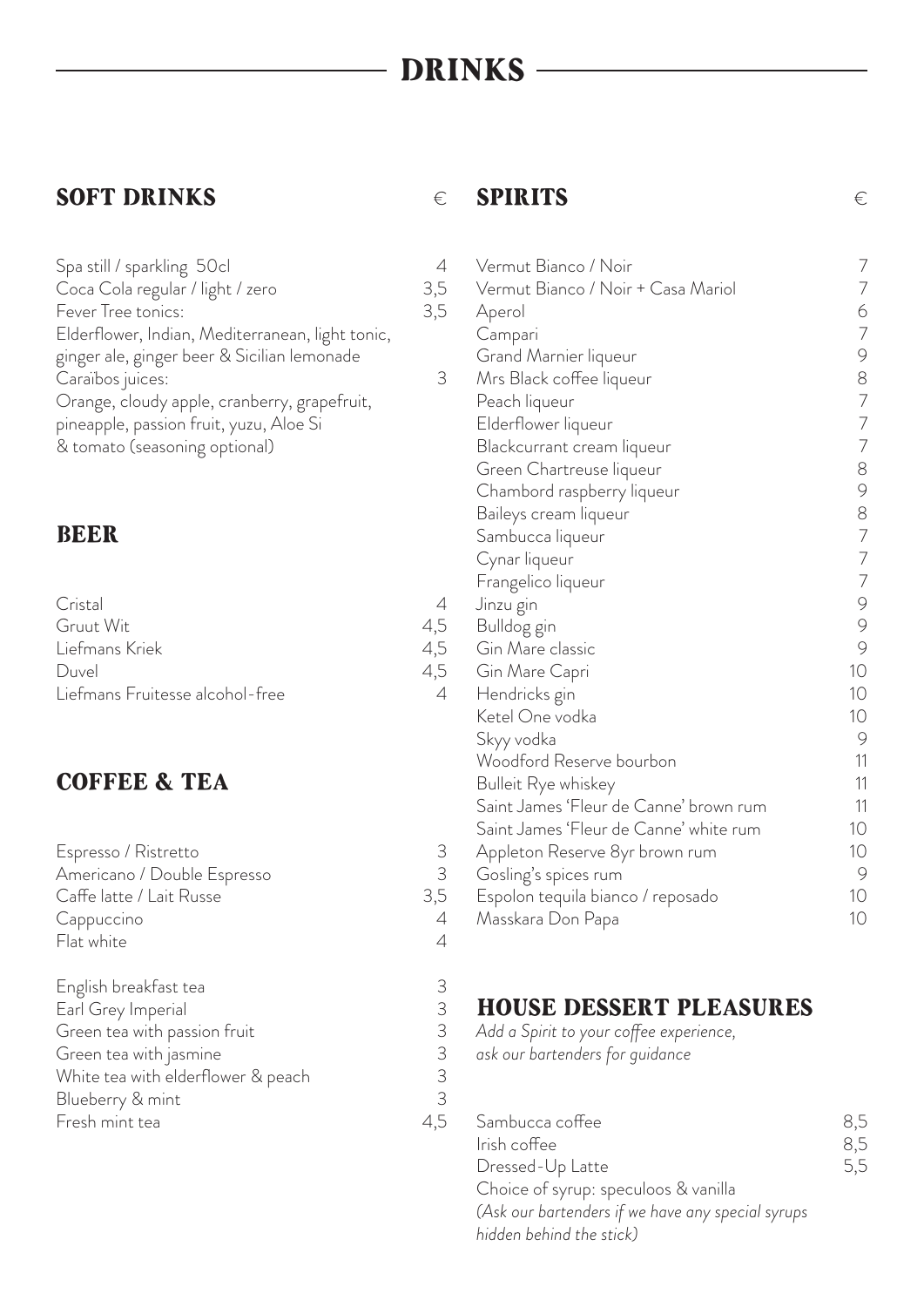# ALL DAY FOOD

### $A LA CARTE$   $\in$

#### Daily/weekly specials available Tuesday - Friday NEW Pasta of the week!

| Garden Salad                                                                          | 10              |
|---------------------------------------------------------------------------------------|-----------------|
| Olives, cherry tomatoes, red onion, cucumber                                          |                 |
| Beetroot Salad                                                                        | 12 <sup>°</sup> |
| Pear gel, pickled discs, fennel, lemon vinaigrette, crispy buckwheat                  |                 |
| Tuna Tartare                                                                          | 18              |
| Red tuna, ponzu dressing, Indo spicy mayonnaise, daikon, krukup                       |                 |
| Tartare from the East                                                                 | 18              |
| Hand-cut beef tartare, truffle, shallots, shimeji mushroom, smoke powder, brioche     |                 |
| The Nine Gnocchi                                                                      | 20              |
| Sauteed mushrooms, courgette, broccoli, parmesan & white wine foam, hazelnuts         |                 |
| Salt-cured Entrecôte                                                                  | 24              |
| Cured entrecôte, carrot & thyme, seasonal vegetables, purée de pommes de terre maison |                 |

### BAR MENU *(from 18:00 only)*

| The Arthichoke                                                             | 7  |
|----------------------------------------------------------------------------|----|
| Crispy fried artichokes, garlic mayonnaise                                 |    |
| Forest Croquettes (3pcs)                                                   | 9  |
| Truffle and ceps croquette, Pecorino truffado, potato foam                 |    |
| Flavour Town (2pcs)                                                        | 10 |
| Crispy sushi rice, spicy mayonnaise, fresh tuna, kombu dressing            |    |
| Fish Tempura Tacos (2pcs)                                                  | 10 |
| Beer-batter tempura, mango chilli sauce, lime air, radish                  |    |
| Beef Burger Sliders (2pcs)                                                 | 15 |
| Bacon jam, truffle mayonnaise, pecorino, smoke powder, pickles, sesame bun |    |
| "Arrugadas" Potatos                                                        | 6  |
| Crushed new potatos with lemon cream cheese                                |    |
| Sweet Potato Fries                                                         | 6  |

## DESSERTS

| Chocolate Orange Hot & Cold Shot                                  |  |
|-------------------------------------------------------------------|--|
| Cheeseboard                                                       |  |
| Selection of local Belgian cheeses with toasted bread & preserves |  |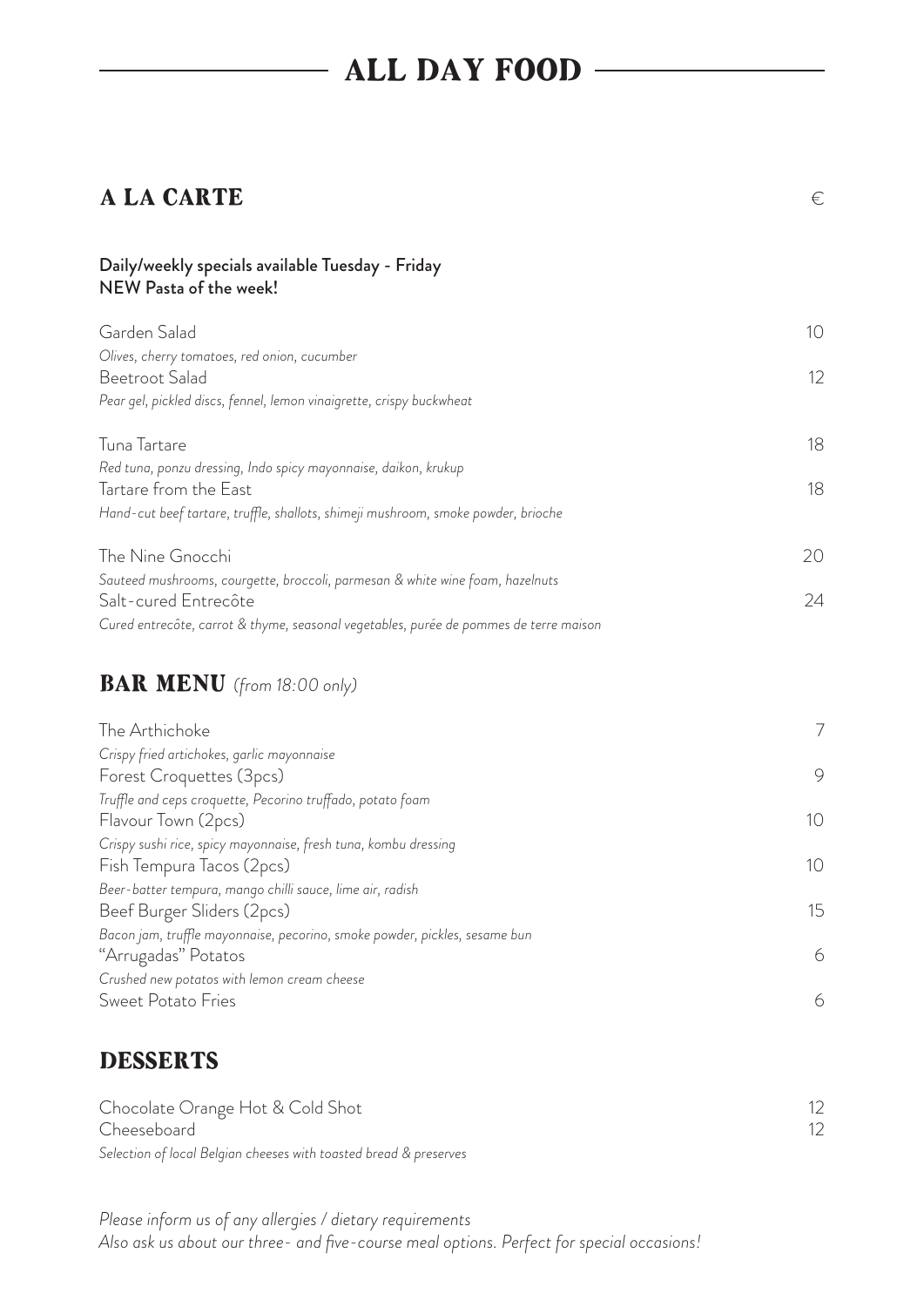## WINE SELECTION

#### **CHAMPAGNES**  $\in$

Laurent Perrier "La Cuvée Brut" Brut 75 cl 65 Laurent Perrier "La Cuvée Brut" 150 cl 130 Laurent Perrier "Cuvée Rosé" Brut 120 Laurent Perrier "Blanc de Blancs" Brut Nature<br>Laurent Perrier "Grand Siècle" Brut 150<br>199 Laurent Perrier "Grand Siècle" Brut Glass The Nine Champagne Brut 10 Glass The Nine Champagne Rosé 14

CHAMPAGNE К Л Ж **Laurent-Perrier** MAISON FONDÉE<br> $1812$